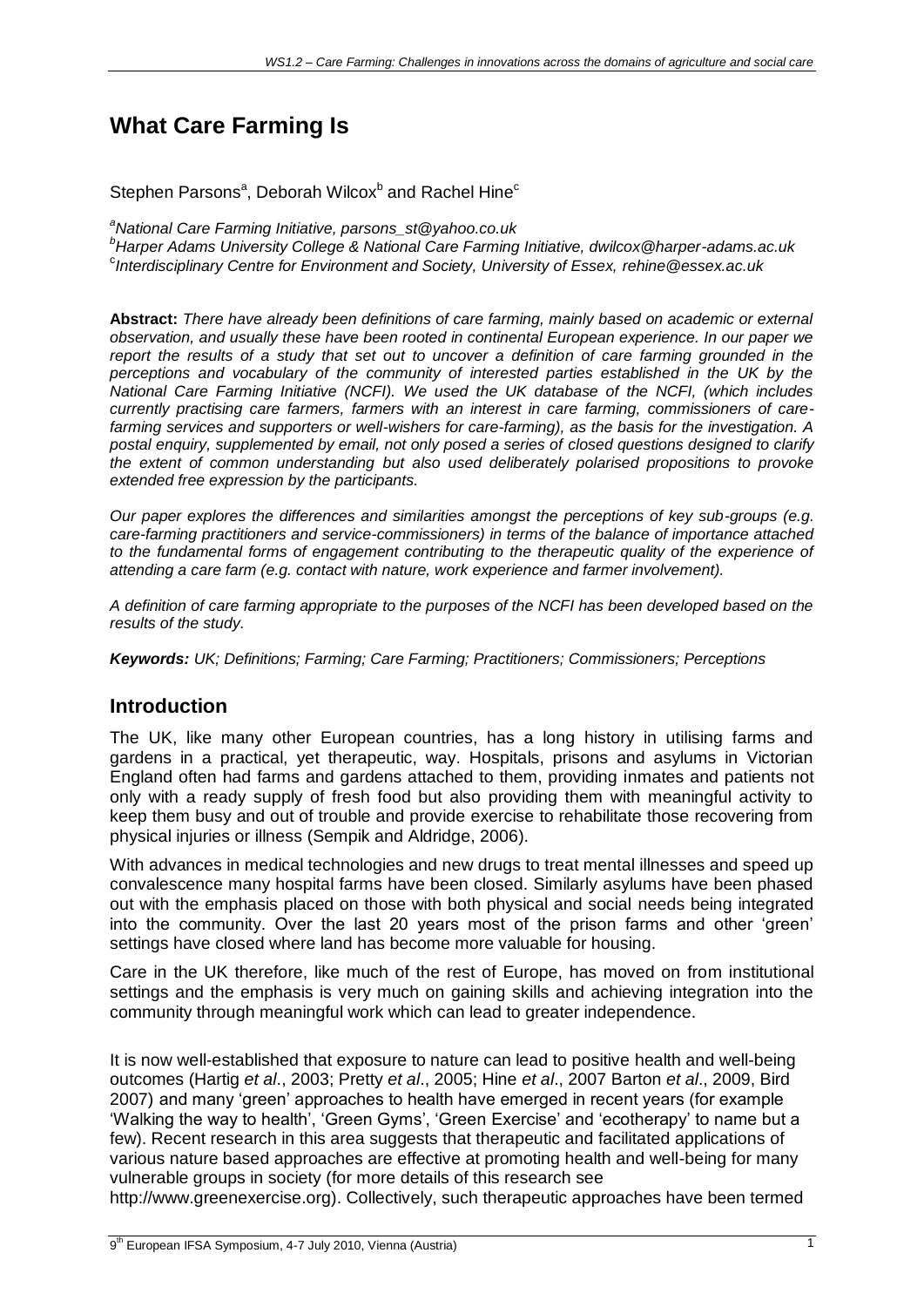'Green Care'. We draw attention to the distinction between formal therapy (as a type of medical intervention) and the descriptive term therapeutic. In common English parlance, therapeutic means "contributing towards or performed to improve health or general wellbeing" (Chambers, 1993) and it is this interpretation that should be applied to the term therapeutic whenever we use it.

In the UK there is a growing movement to include with green care social and therapeutic horticulture (STH), animal assisted interventions, ecotherapy, wilderness therapy, care farming and others. Although there is much diversity under the broader umbrella of 'green care', the common linking ethos is essentially to use nature to produce health, social or educational benefits.

A study undertaken by the University of Essex in 2007 (Hine et al., 2008b) suggests that 'care farming' has the potential to offer a solution to some of the UK's health and social care needs while also helping to ensure the future viability of farms.

## **Why is a Definition of Care Farming Needed?**

The advantage of the diversity within the care farming movement, highlighted above, is that it has attracted interest from a wide range of interested parties (e.g. mainstream farming, health and social care organizations, the organic movement, city farms etc). Such a broad classification, however, can create confusion. It is agreed across Europe that the time has come to develop a more precise definition of what constitutes care farming. Unless this is done, any money that gets allocated to support the movement will inevitably get spread very thinly and may lead to frustration among those keen to see more professionalism within the movement. The over-arching difficulty when any attempt is made to undertake an in depth look at the care farming sector in the UK is how to define exactly what constitutes a care farm.

This lack of an internationally recognised definition is not a problem for the UK alone, different countries include different types of farm and green interventions in their definition of care farming. This makes it extremely difficult to accurately compare the numbers of care farms' currently operating across Europe.

In the Netherlands the definition of care farming is "*the use of commercial farms and agricultural landscapes as a base for promoting mental and physical health, through normal farming activity*" (Hassink 2003, Braastad 2005). Both the Flemish Support Centre and the Dutch Support Centre (whose statistics were taken from the National Agricultural Census), make the distinction between commercial and non commercial farms when analysing number of existing care farms, but Norway and Italy, with no central organisation to set the parameters for recording this data, do not. Although the University of Essex study (2008) into care farming in the UK adopted the Dutch definition, the study included city farms, farmbased charitable enterprises and therapeutic communities with farms as care farms.In the Netherlands there are growing numbers of care institutions which are beginning to open 'care farms' of their own. However, the Dutch Support Centre did not regard them as true care farms if some farming activity was merely added to an institutional setting. In other areas of Europe, hospital and children's farms are not included in the definition and discussions as to whether farms which offer a one-off single visit are regarded as care farms continue. Debate is underway here in the UK, as it is in much of Europe, to produce a definition of limits.

There are many arguments in favour of leaving the interpretation of the care farming sector as broad as possible at this stage in order to be as inclusive as possible. If we exclude groups and projects, a vast number of people who subscribe to the care farm movement and who consider themselves practitioners, but are not registered farms, may well end up feeling alienated. Indeed, perhaps care farming is not a concept to be tightly defined but is better suited to be left to develop and emerge in time through the growth of a recognisable, practitioner driven movement.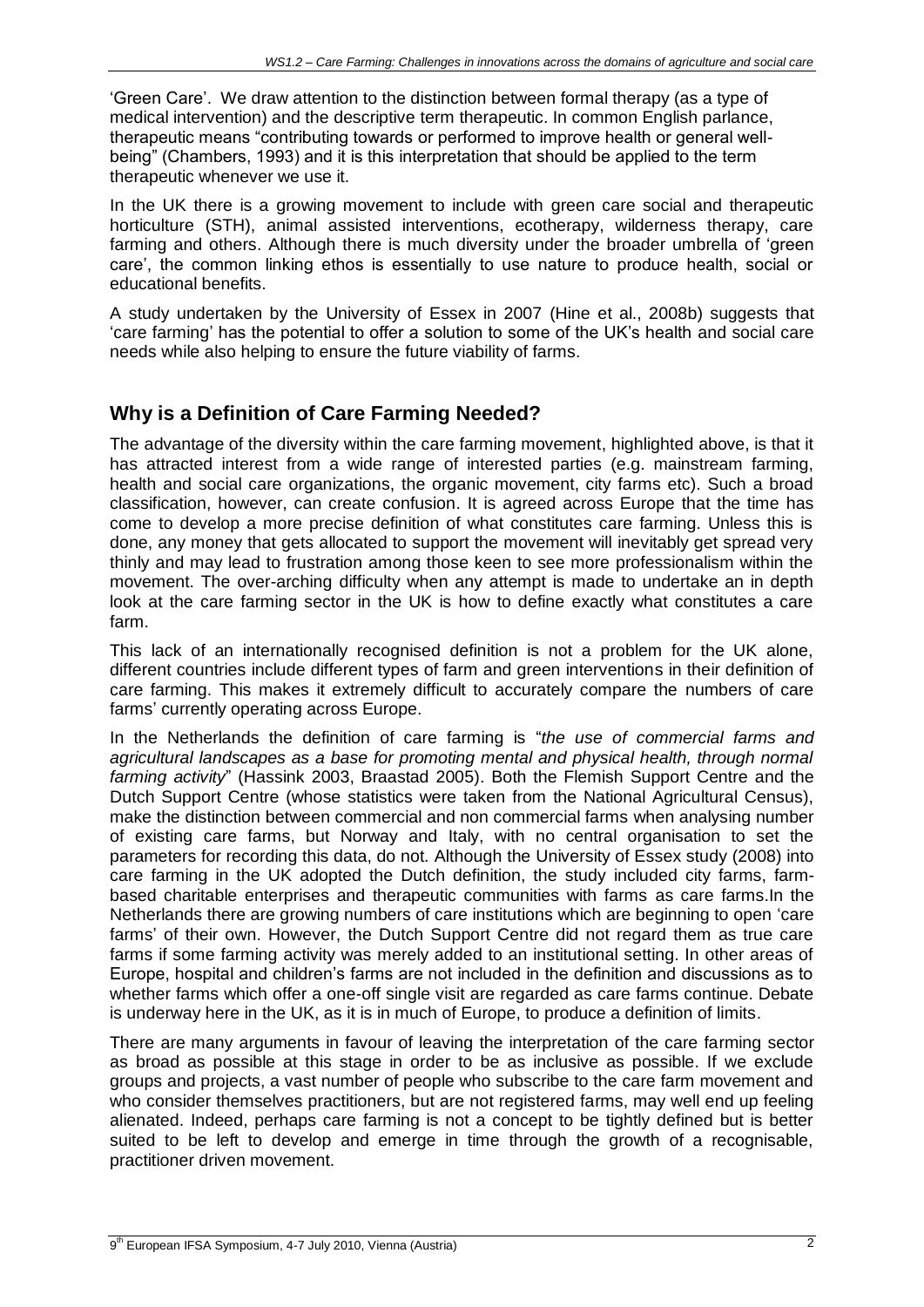There are however two major problems with this. The first is that by leaving it so open to interpretation a significant number of farms may currently be operating as 'care farms' without actually realising it.

The second problem is closely linked to the first. If individual farms or projects are uncertain as to their status, this may not only pose difficulties of self-identity for practitioners but also make it difficult for researchers to gather any quality evidence regarding their effectiveness. It is certainly no easy task to provide a precise definition of care farming, but in its absence no credible, empirically-based study can be undertaken without the risk of great confusion.

#### **Care farming – some definitions from Europe**

Across Europe there are many terms used in relation to care farming – care farming, social farming, green care farming and farming for health. In the Netherlands, the Dutch care farming handbook defines care farming as:*"an agricultural enterprise that offers opportunities to those who need support, care or guidance. Agriculture and care are combined on a care farm. Care farmers make a conscious decision to take this direction". (Hassink, Rotmensen, Meyerink & de Smet 2001, translated into English for NCFI by Kattenbroek 2007)*

The EU COST Action 866 Green Care in Agriculture describes care farming as: "the utilization of **agricultural farms** as a base for promoting human mental and physical health" [\(http://www.umb.no/statisk/greencare/general/costpresentation\\_braastadkomprimert.pdf,](http://www.umb.no/statisk/greencare/general/costpresentation_braastadkomprimert.pdf) Braastad, accessed 2010)

The broader term of "farming for health": *"comprises a wide spectrum of different kinds of social agriculture in different countries, including social farming or Green Care and the specific use of plants, landscapes, gardens and farm animals in therapy or in a recreative setting in order to improve well-being or to reach pre-defined goals" (Hassink and van Dijk, 2006, Preface)*

In Belgium, the ILVO (Flemish Institute for Agricultural and Fisheries Research) suggests that 'farming for health' (FFH): "*comprises a process (caring) within a context (a farm). This description excludes some care activities which do have a link with green environments, but that do not have a link with commercial on-farm activities. It does not exclude any therapeutic method. Animal Assisted Therapy (AAT) in the context of a farm, belongs to FFH. AAT with pets in the foyer of a mental hospital does not. Adolescents staying on a farm as a rehabilitation project belongs to FFH. Adolescents hiking in the countryside as a rehabilitation project, don't*." (Dessein, 2008, pg 16)

The SoFar research project (Social Services in Multifunctional Farms) examining Social Farming uses a wider definition (Di Iacovo & O'Connor, 2009, pg 11):

*"we may speak of social farming as those farming practices aimed at promoting disadvantaged people's rehabilitation, education and care and/or towards the integration of people with "low contractual capacity" (i.e. intellectual and physical disabilities, convicts, those with drug addictions, minors, migrants) but also practices that support services in rural areas for specific target groups such as children and the elderly".*

It appears from these definitions across Europe that farming for health, care farming and social farming are interchangeable terms for essentially the same concept, many of which tend to focus on commercial farms.

## **The National Care Farming Initiative (UK)**

The National Care Farming Initiative in the UK was inaugurated as a partnership involving Harper Adams University College (the country's largest centre for undergraduate education in agriculture and related subjects), the Arthur Rank Centre (part of the Royal Agricultural Society of England), the Federation of City Farms and Community Gardens; and the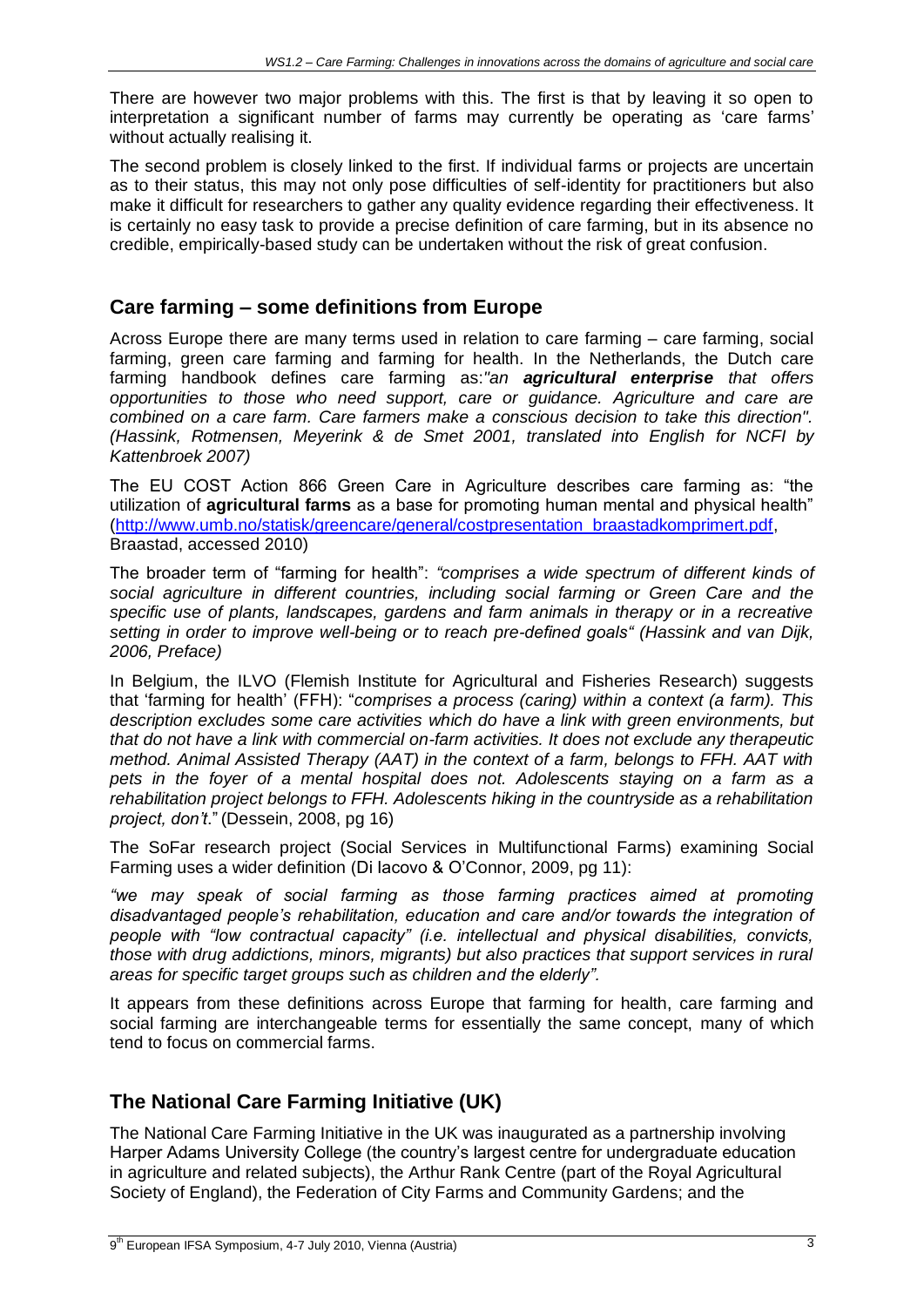Interdisciplinary Centre for Environment and Society at the University of Essex (known for their Green Exercise research). The partners recognised the lasting and sustainable healthcare development that can be achieved through engaging with nature, the land and in particular the farming communities of the UK. They also recognised that care farm providers can feel isolated and the lack of a national network meant that many were missing out on the benefits of collaborative action (e.g. marketing, training, service access, etc.), mutual support and political impact.

[\(http://www.ncfi.org.uk/uploads/Resources/First%20Conference%20Report%2005.pdf,](http://www.ncfi.org.uk/uploads/Resources/First%20Conference%20Report%2005.pdf) NCFI, accessed 2010)

Since its beginnings in 2005 the NCFI has organised two successful national conferences and given care farming a unified voice under the NCFI banner. It conducted the first scoping study concerning care farming in the UK and enabled a strong network of practitioners to evolve by launched the NCFI website. Case studies and resources to assist potential care farmers and commissioners have been developed and it has run open days, workshops and seminars all around the UK, which have led to the launch of local and regional initiatives and projects. Further to this, to consolidate understanding, the partners facilitated a consultation exercise across the membership which developed options and set priorities for further action.

The study and results presented here have been built on all that experience of facilitation as well as direct involvement in research and contact with the wider European community of practitioners, researchers and policy analysts.

The NCFI gets regular enquiries which require a handy definition of care farming in order to provide a quick response. It has also been felt for some time that it would be helpful to have a definition to offer potential donors and funding bodies. For a definition to be useful it should enjoy widespread assent amongst practitioners and supporters. To help develop such a definition, members of the NCFI were consulted about the subject and results from the consultation are presented below.

## **Context and Method**

The 2008 University of Essex report, used language derived from continental European experience. The experience of the NCFI partners suggested that, especially in the English context, the specific description 'commercial farms' might be misleading. There was also a feeling that in England, where there is an overwhelming preponderance of agricultural land (in contrast with the significance of lakes and mountains in the continental landscape), the phrase 'agricultural landscape' was linguistically clumsy (the more colloquial usage being 'countryside'). In order to move towards a definition using the vocabulary of the UK care farming community itself, a postal enquiry (supplemented by email) was implemented by Harper Adams University College using the NCFI database. A questionnaire was sent to all700 contacts on the database (including care farm practitioners, prospective care farmers, supporters and well wishers and potential commissioners of health and social care) in the summer of 2009 and from this broadcast enquiry 144 usable responses were received in time for inclusion in the analysis reported here.

Although the main purpose of the study was to capture the terms in which NCFI members express themselves when describing care farming, there were a number of fixed-response (closed) questions included to allow the balance of opinion amongst members to be assessed with respect to aspects of care-farming identified from literature, research and earlier enquiries. The investigation also used two polar propositions intended to provoke critical expression.

The categorical responses were analysed by tabulation (using Microsoft Excel spreadsheet software) in terms of proportions of respondents, and also by cross-tabulation according to sub-classes of the respondents. The views openly expressed by the respondents have been used to supplement the interpretation of the quantitative results in this paper.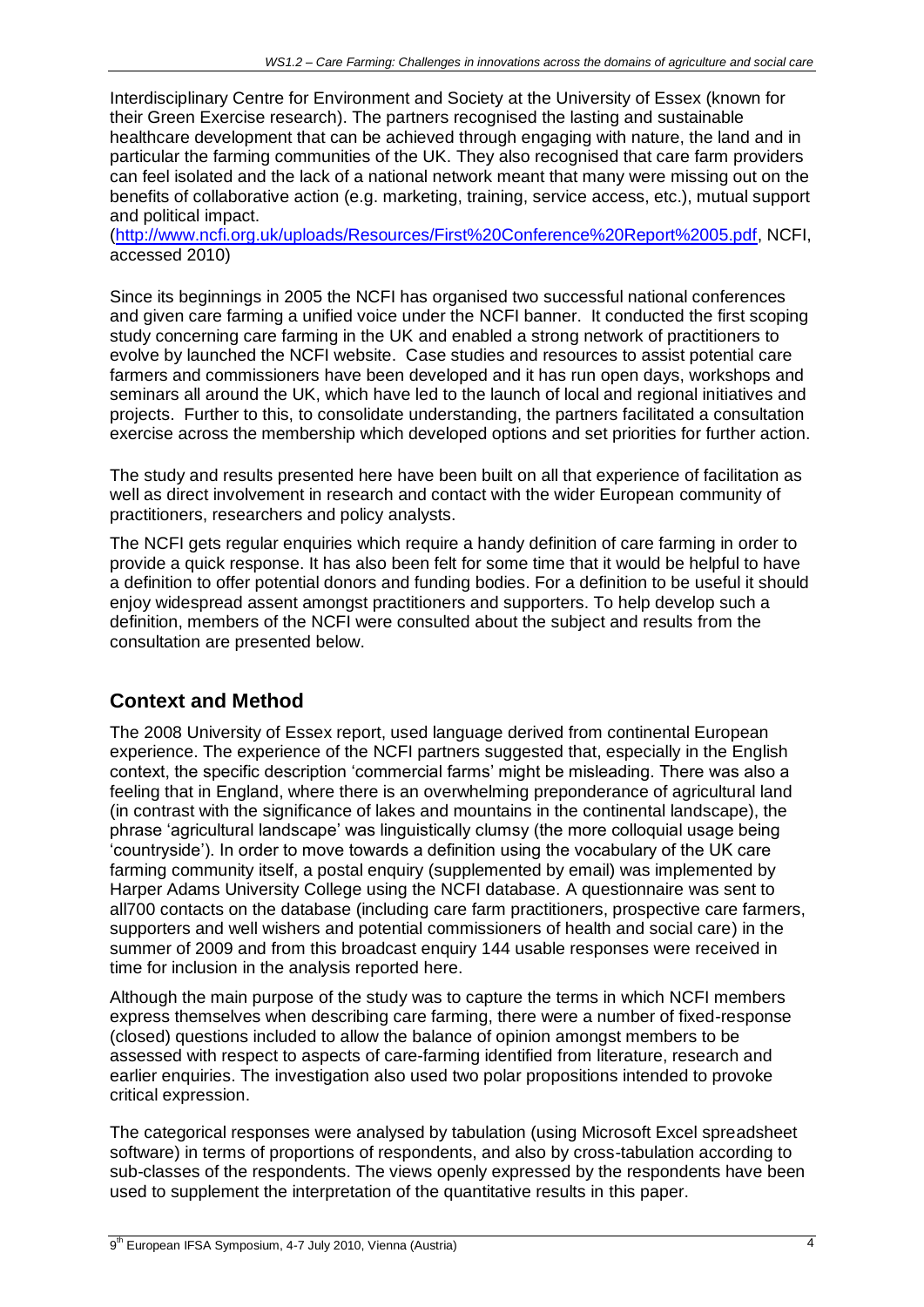#### **The Respondents**

Of the respondents, 49 (34%) identified themselves as practising care farmers, 35 (24%) as farmers with an interest in care farming, 14 (10%) as people who might commission the services of a care farm and 46 (32%) as supporters or well-wishers for care farming

#### **Qualitative results of this study**

As the main purpose of the enquiry was to get NCFI members to describe care farming in their own words, two polar propositions were presented with a view to encouraging critical comment.

The first proposition was: "Any farm that welcomes visitors is essentially a care farm". It was anticipated that this vision would be regarded as unsuitable owing to its over-inclusiveness. This expectation was endorsed by 86% of the respondents.

Likewise the second proposition: "A care farm offers its clients full engagement in its farming activities (e.g. tractor-driving; livestock handling; crop cultivation or harvesting; milking cows) and pays them for their contribution to a profitable enterprise". It was anticipated that this vision would be regarded as unsuitable owing to its over-restrictiveness. Three-quarters (77%) of respondents agreed that this vision was too restrictive; and from the comments provided it seems likely that many of the 23% who appeared not to agree that the vision was too restrictive may have been deceived by the format of the question. Many of the supplementary comments emphasised the non-commercial orientation of care farms and the limited capabilities of clients as potential employees.

As noted above, the intention behind this presentation of polarities was to generate open expression of opinions from amongst the NCFI membership. This approach seems to have been extremely successful as most of the respondents took the opportunity to pass comment.

#### **Quantitative results of this study**

Initially a series of descriptors are provided for evaluation in terms of the desirability of their incorporation into a definition of care farming. Data that can be used to indicate the strength of support for each element are shown in Table 1.

The two most important defining aspects of care farming are identified as being that "vulnerable people get involved in the work of the farm" and that "vulnerable people can encounter growing plants and animals".

| Descriptor                                                          | Essential | Quite<br>Useful | Unimportant | Misleading |
|---------------------------------------------------------------------|-----------|-----------------|-------------|------------|
| vulnerable people get<br>involved in the work of the<br>farm        | 73        | 21              | 1           | 6          |
| vulnerable people can<br>encounter growing plants<br>and animals    | 68        | 27              | 1           | 4          |
| ….the<br>farmer<br>engages<br>vulnerable<br>directly with<br>people | 41        | 30              | 15          | 14         |
| a commercial<br>environment                                         | 21        | 30              | 18          | 30         |
| a place in the<br>countryside                                       | 18        | 21              | 20          | 41         |

**Table 1.** Relevance of Descriptors (numbers are percentage of respondents in each case)

Note:Totals may not sum to 100 because of rounding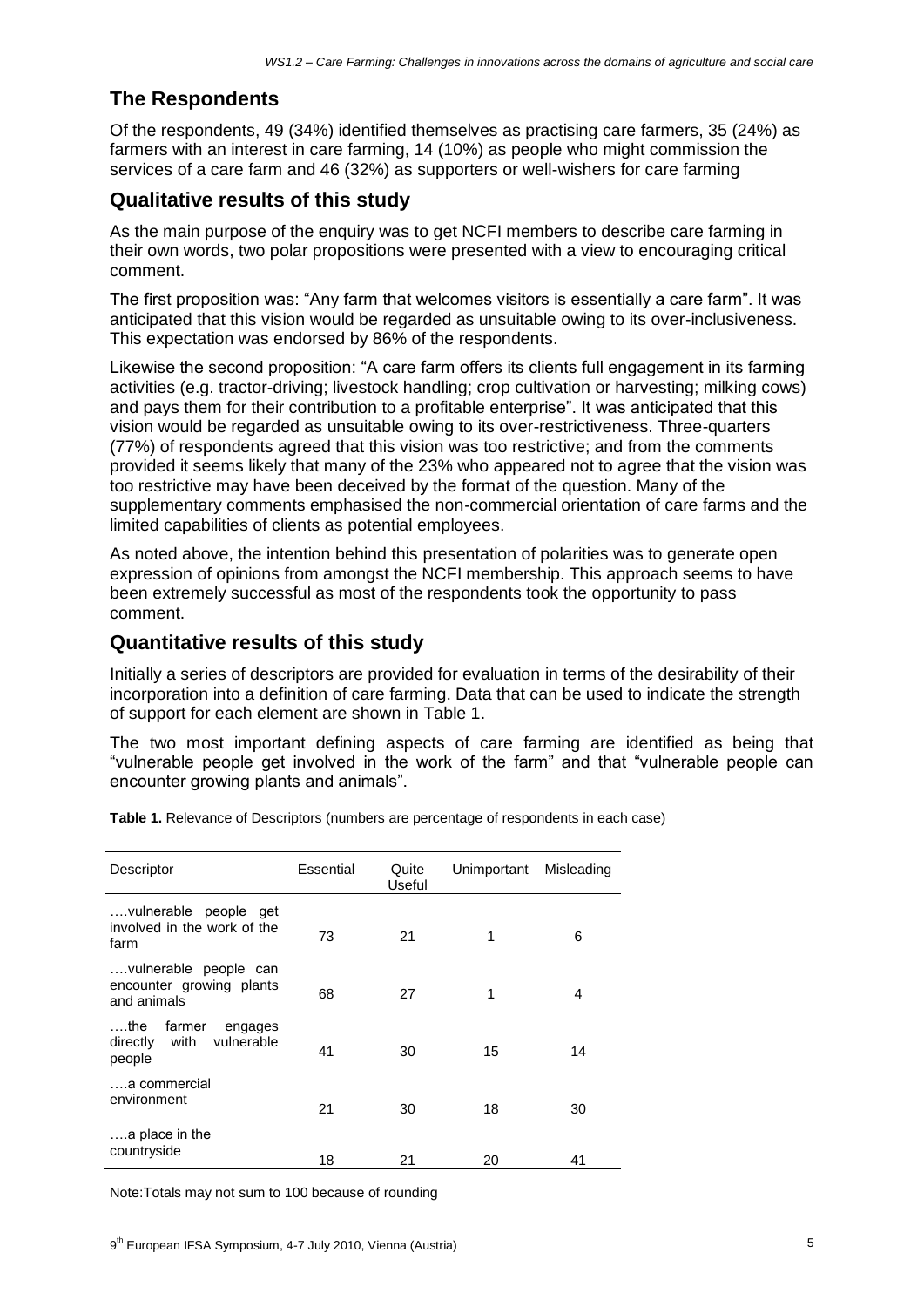The implication that care-farming is separate from mainstream farming (farming as recognised by the general public) may be a factor that requires very careful consideration by the NCFI partners in determining the strategic presentation of care farming.

Opinion was divided regarding the importance to be attached to care farms providing a commercial environment: those who thought it essential or quite useful were matched by those who thought it unimportant or misleading.

The idea that care farms are necessarily in the countryside was not supported: a clear majority thought this was unimportant (20%) or even misleading (41%).

These results suggest that references to "commercial farms and agricultural landscapes" should be omitted from a definition.

#### **Importance of Definition**

A set of statements were provided as a basis upon which to gauge the strength of respondents' feeling about the importance of definition and sensitivity with respect to terminology. Data that can be used to assess this are reported in Table 2.

| Statement                                                                  | I agree | I'm not sure | I don't agree |
|----------------------------------------------------------------------------|---------|--------------|---------------|
| important to pin down what<br>lťs.<br>defines a care farm                  | 71      | 18           | 11            |
| Care farming is a useful description<br>because it includes so many things | 64      | 22           | 14            |
| Care farming is part of a broader<br>Green Care movement                   | 41      | 42           | 17            |
| Social Farming could be another<br>name for care farming                   | 27      | 36           | 37            |

**Table 2.** Does definition matter? (numbers are percentage of respondents in each case)

It is interesting to observe that there was not only strong agreement that "it's important to pin down what defines a care farm" but also that "care farming is a useful description because it includes so many different things": this illustrates a fundamental difficulty that there may be in devising the definition enjoying widespread assent amongst practitioners and supporters that is being sought. The following comment from a respondent is apposite: "It is necessary to be able to provide a clear and concise definition but it should not be restrictive in any way".

The term 'social farming' which has been widely used on the continent and in Ireland, was suggested as an alternative name for care farming but the majority of respondents disagreed.

## **Aspects of Care Farming**

Overall, treating respondents as a whole, the principal forms of engagement that contribute to the therapeutic quality attributed to attendance at a care farm are identified as:

- (a) the direct involvement of the farmer in personal contact with the subject;
- (b) the natural environment of the farm, in the form of the countryside, plants or animals;
- (c) the experience of purposeful activity contributing to the work of the farm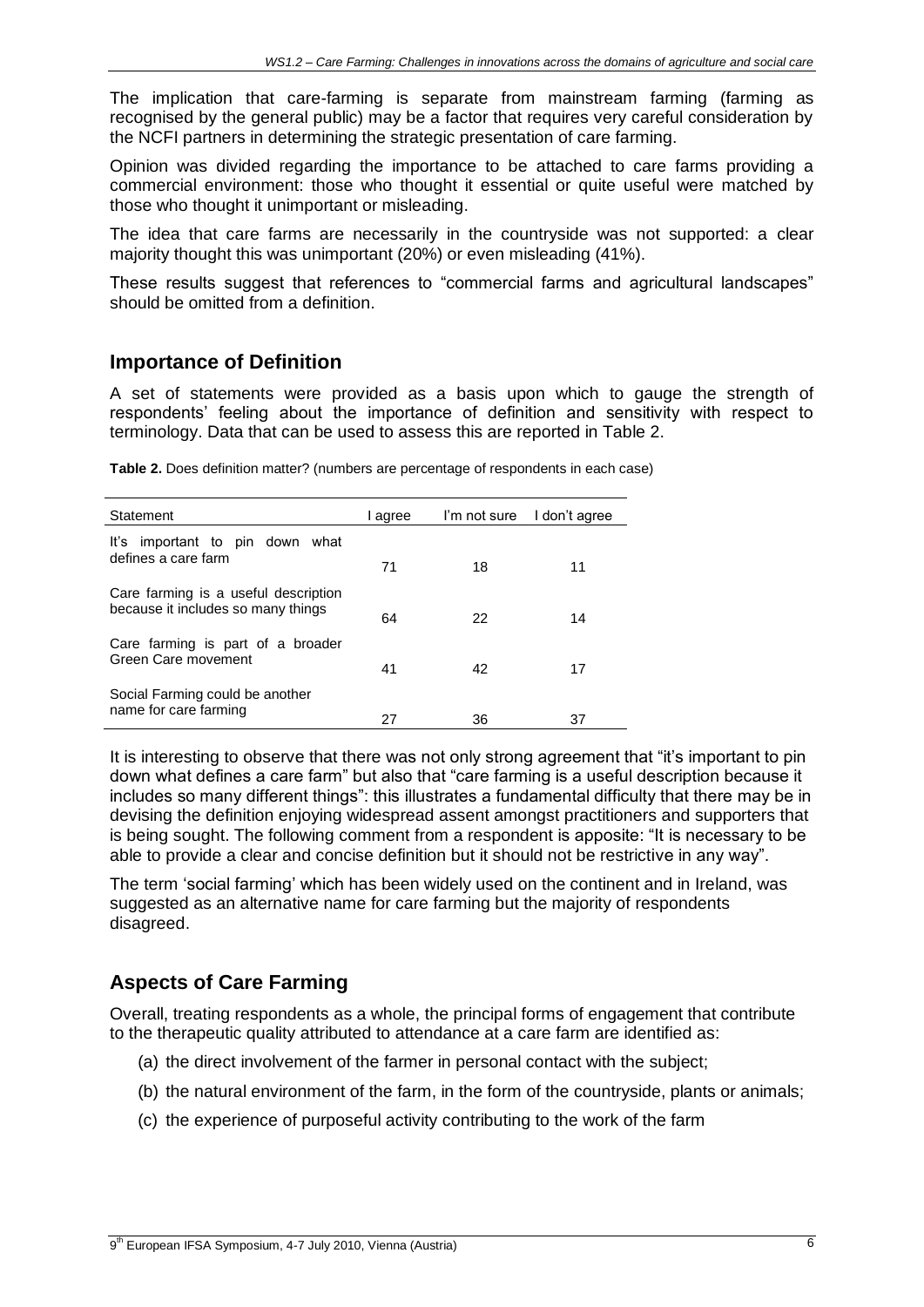**Figure 2.** All respondents' ratings of aspects as "essential" (numbers are percentage of respondents in each segment of the diagram)



Taking account of both the quantitative and the qualitative information generated by the survey, it is clear that the commercial aspect of farming activity is not regarded by NCFI activists as a dimension to be stressed in descriptions of care farming.

As can be seen in Figure 2, different people give different weight to these therapeutic aspects of care farming just as different care farms offer a different balance between these aspects.

The figure uses the results from the enquiry to illustrate the weight attached to each of these three aspects amongst the NCFI members who responded to this consultation. Only a minority of respondents indicated that care farming could be defined by a single characteristic. The figures in each segment of the diagram give the percentage of respondents identifying aspects or combinations of aspects as "essential" defining characteristics.

A persuasive interpretation of these figures results suggests that a combination of work experience and contact with nature is the preponderant therapeutic aspect defining care farming. A summative comparison of the quantitative results, presented in terms of the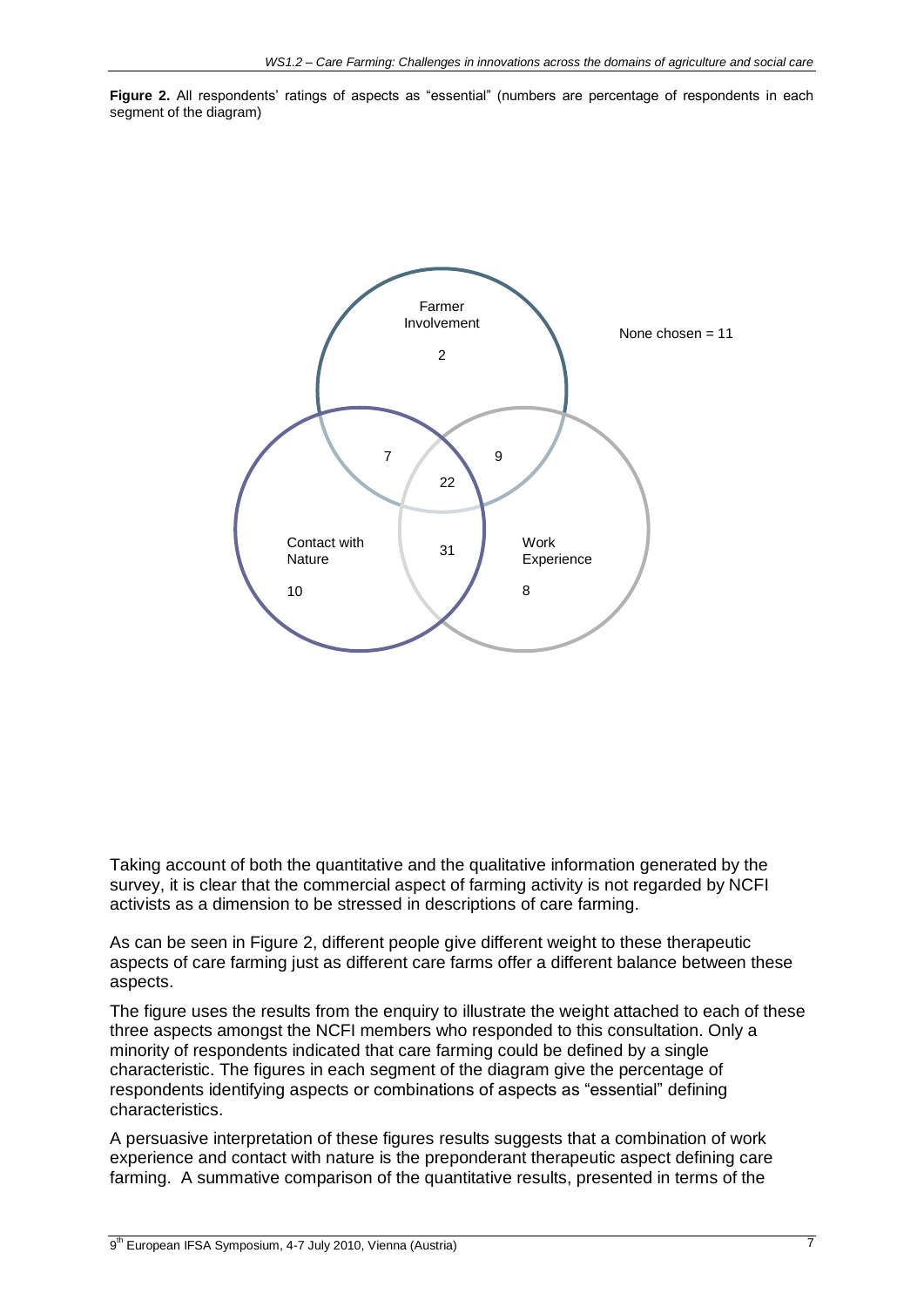whole sample and its sub-groups, is provided in Table 3. Giving separate consideration to the results relating to the different sub-groups of respondents can yield interesting insights.

For example, looking at the results for the current care farming practitioners, comparison with the overall results reveals an even greater importance attached to the combination of work experience and contact with nature; there is correspondingly less emphasis placed on direct engagement with the farmer.

Turning to the respondents who classed themselves as "farmers with an interest in care farming" (i.e. not existing practitioners), these individuals gave a higher level of emphasis to farmer-involvement and to the influence of contact with nature than the current practitioners did.

When the data from respondents who considered themselves as commissioners of care farming services are treated in isolation a strikingly greater expectation with regard to the combination of all three identified aspects is observable as well as a stronger focus on farmer involvement in conjunction with the work experience.

When supporters and well-wishers are considered there is probably only a slightly enhanced importance attached to work experience alone that merits comment.

It is clear that, according to the NCFI activists who responded to the survey, the defining character of care farming is the therapeutic benefit resulting from the combination of essential characteristics identified and not from any one characteristic in isolation.

The direct involvement of the farmer, whether in conjunction with contact with nature or in conjunction with work experience, is not generally viewed as essential (except to some extent by commissioners, which may yet be important).

The combination of work experience and contact with nature seems to be the crucial defining characteristic of care farming.

**Table 3.** Comparative assessment of essential characteristics (numbers are percentage of respondents in each group in each case)

|                         | All            | Current<br>Practitioners | Farmers<br>Interested | Commissioners  | Well-wishers<br>& Supporters |
|-------------------------|----------------|--------------------------|-----------------------|----------------|------------------------------|
| Farmer involvement (F)  | 40             | 38                       | 44                    | 57             | 33                           |
| Contact with nature (N) | 70             | 75                       | 72                    | 64             | 64                           |
| Work Experience (W)     | 70             | 73                       | 55                    | 85             | 70                           |
| <b>FUN</b>              | 81             | 87                       | 81                    | 85             | 73                           |
| <b>FUW</b>              | 79             | 83                       | 67                    | 85             | 79                           |
| <b>NUW</b>              | 87             | 91                       | 81                    | 92             | 84                           |
| $F-(F\cap (NUW))$       | $\overline{2}$ | 2                        | 3                     | $\mathbf 0$    | 2                            |
| $N-(N \cap (FUV))$      | 10             | 10                       | 17                    | 7              | 7                            |
| $W-(W \cap (FUN))$      | $\, 8$         | $\,6$                    | 3                     | 7              | 13                           |
| <b>FNN</b>              | 29             | 26                       | 35                    | 36             | 24                           |
| <b>FNW</b>              | 31             | 28                       | 32                    | 57             | 24                           |
| <b>NOW</b>              | 53             | 58                       | 46                    | 57             | 50                           |
| <b>FNNNW</b>            | 22             | 18                       | 26                    | 36             | 17                           |
| None                    | 11             | 6                        | 17                    | $\overline{7}$ | 15                           |
| (Commercial)            | (19)           | (14)                     | (29)                  | (29)           | (15)                         |

Note: **U** indicates all the elements that are in **any** of the sets of respondents (F, N, W) linked by this symbol; **∩** indicates any elements that are in **all** of the sets of respondents linked by this symbol.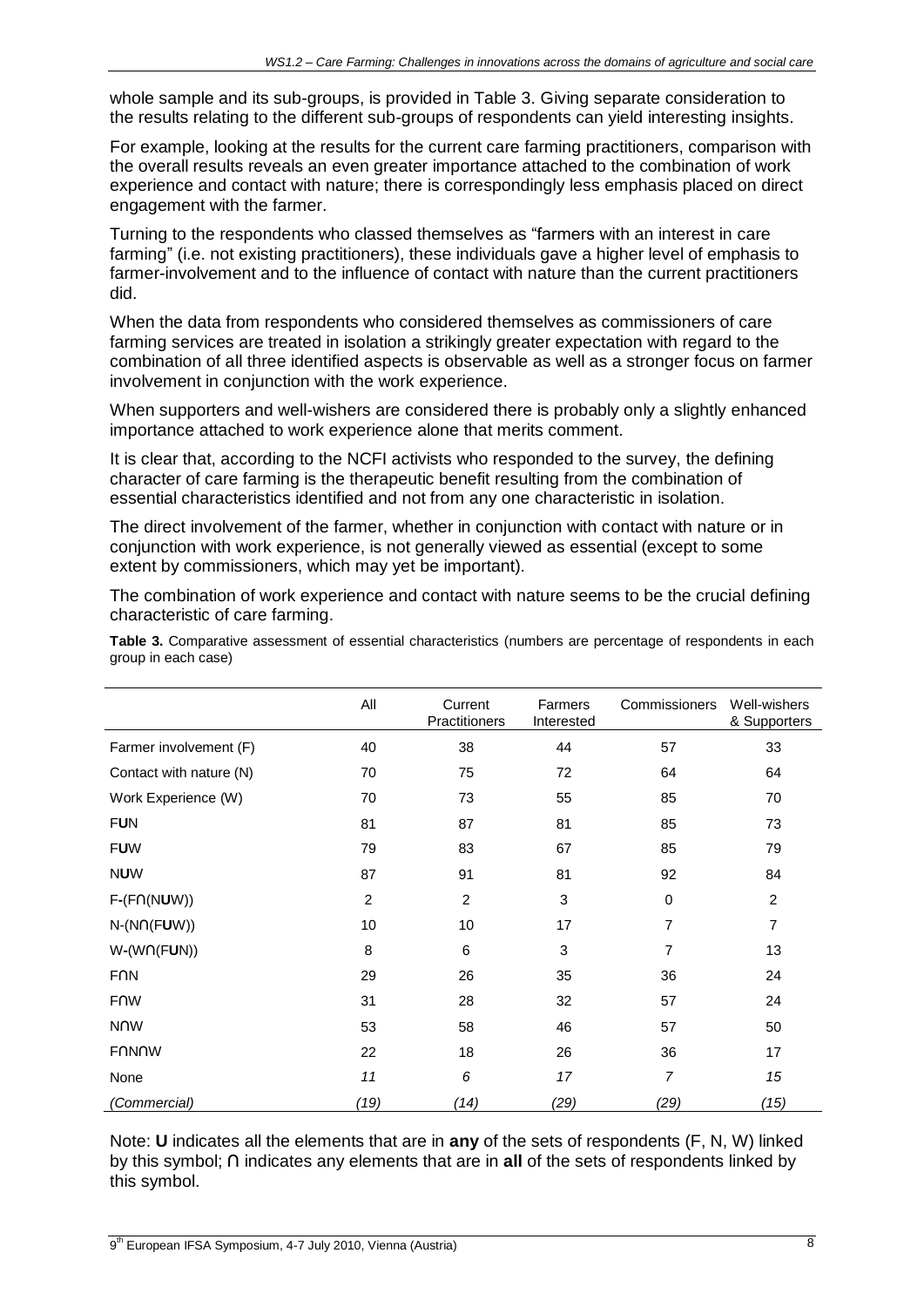Taken in conjunction with the substantial qualitative evidence of the freely-expressed opinions accumulated from the survey, these results suggest that it is the engagement with farming practices that is more important than the (commercial) farm environment itself in characterising care farming.

## **Conclusions**

There is widespread agreement that a definition of care farming for use by the NCFI would be helpful. The difficulty of being specific whilst remaining inclusive has to be recognised.

It seems that care farming is an activity carried on outside or apart from the context of mainstream farming in the UK: the commercial aspect of farming is not viewed as helpful; contact with plants and animals is seen as more important than being in an agricultural landscape; there is greater emphasis on farm work as therapy than on therapeutic contact with a farmer. This observation will require judicious consideration by the NCFI partners in determining the strategic presentation of care farming. Following reflection on the analysis reported above and the views expressed directly by the NCFI membership through this consultation, a definition of care farming appropriate for the purposes of the NCFI partnership has been developed, supported by some supplementary remarks.

#### **"Care farming is the therapeutic use of farming practices"**

Care farms:

- **Utilise the whole or part of a farm**, be they commercial agricultural units, smallholdings or community farms;
- **Provide health, social or educational care services for one or a range of vulnerable groups of people** (including people with mental health problems, people suffering from mild to moderate depression, adults and children with learning disabilities, children with autism, those with a drug or alcohol addiction history, disaffected young people and offenders.
- **Provide a supervised, structured programme of farming-related activities**, including animal husbandry (livestock, small animals, poultry), crop and vegetable production, woodland management etc.;
- **Provide services on a regular basis for participants** (where clients/participants attend the farm regularly as part of a structured care, rehabilitation, formal therapy or educational programme);
- **Are commissioned to provide care farming services by referral agencies** such as social services, health care trusts, community mental health teams, education authorities, probation services, Connexions etc.; clients can also be self-referred as part of the direct payments scheme, or be referred by family members.

Whilst it should be recognised that the number of respondents who identified themselves as commissioners of care farming services on behalf of third parties was (14), the divergences of perception with regard to essential defining characteristics of care farms between these people and the rest of the interested parties (especially the existing care farming practitioners) has implications for the NCFI in developing a common understanding of care farming amongst the population as a whole: **either** by requiring a campaign of education to persuade commissioners (a very important group in terms of the commercial viability of social enterprises such as care farms) to adopt a view of care-farming less dependent upon significant direct farmer-involvement; **or** by requiring a campaign to persuade care farming practitioners to be less modest about the importance that should be attached to the effectiveness of their own personal contribution; **or both these things!**